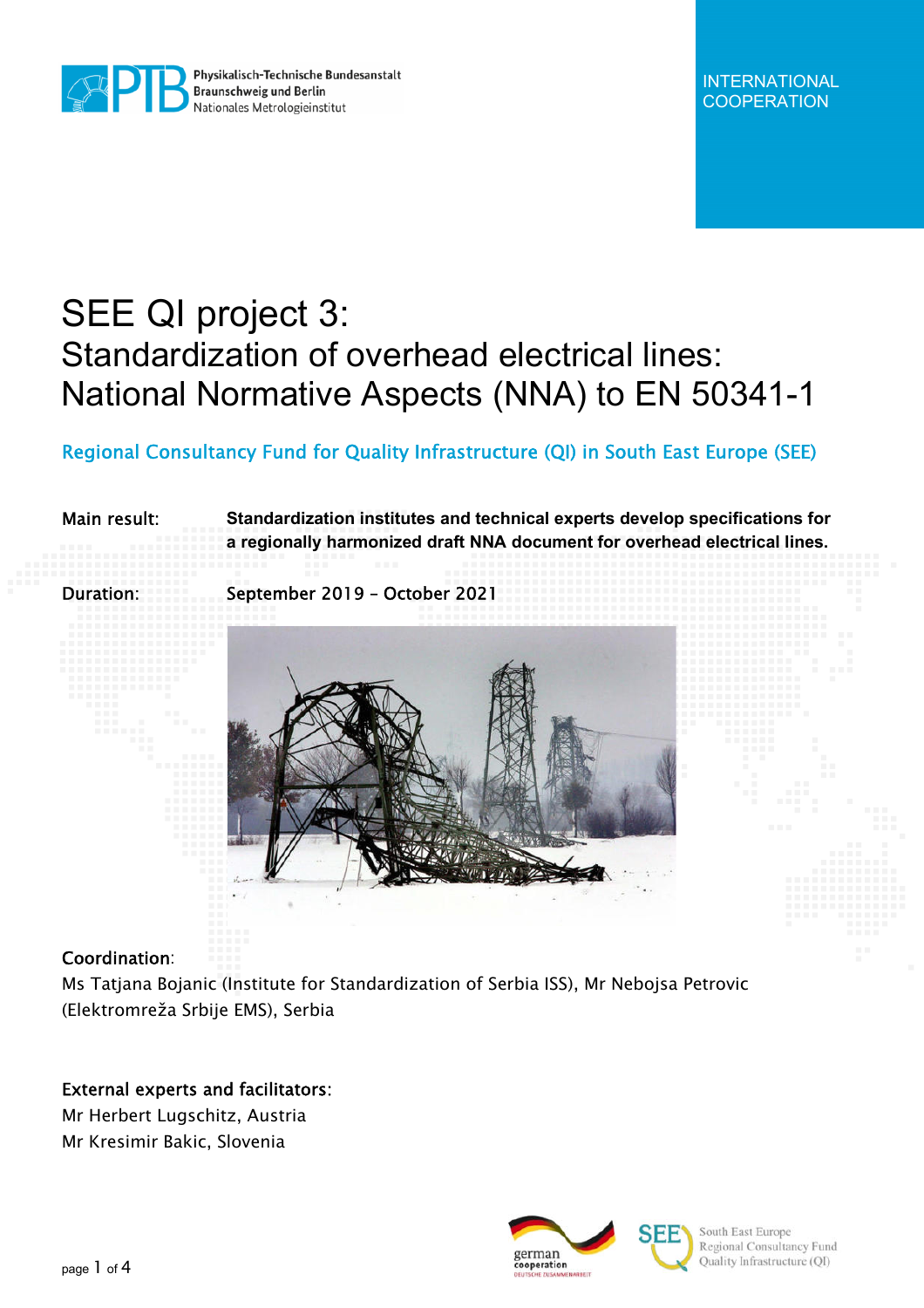

### Background

The CENELEC standard EN 50341-1 for design and construction of overhead lines above 1 kV AC from December 2012 obliges member countries of CENELEC to prepare National Normative Aspects (NNA) reflecting national characteristics. In general, these national normative aspects include specifications referring to special national conditions (i.e., weather conditions), legal deviations and national complements.

#### The regional approach

Bosnia and Herzegovina, Montenegro and Serbia are small countries in the same geographical area, with similar climatological conditions and historically grown with the same regulations in this field. Therefore, a joint approach of the 3 countries for specific aspects to be defined in NNAs is an ideal use of synergies and an effective approach to share knowledge. The formation of a regional working group in late 2018 addressed this issue in a harmonized approach for the closely connected economies created synergies by mutually learning from each other.

The regional NNA working group asked the SEE QI Fund for support via international technical expertise in mid-2019. PTB identified two experienced experts from Austria and Slovenia, who recently have been involved in the development process of an NNA to EN 50341-1 in their respective country.



Presenting results of the kick-off workshop, Belgrade, 12/2019

In December 2019 a regional kick-off workshop was held in Belgrade, where approx. 40 experts from BiH, Serbia and Montenegro agreed upon a joint action plan and defined the project contributions. Observers from Albania and North Macedonia, the mentioned experts from Austria and Slovenia as well as an expert in meteorology from Germany also attended the workshop.



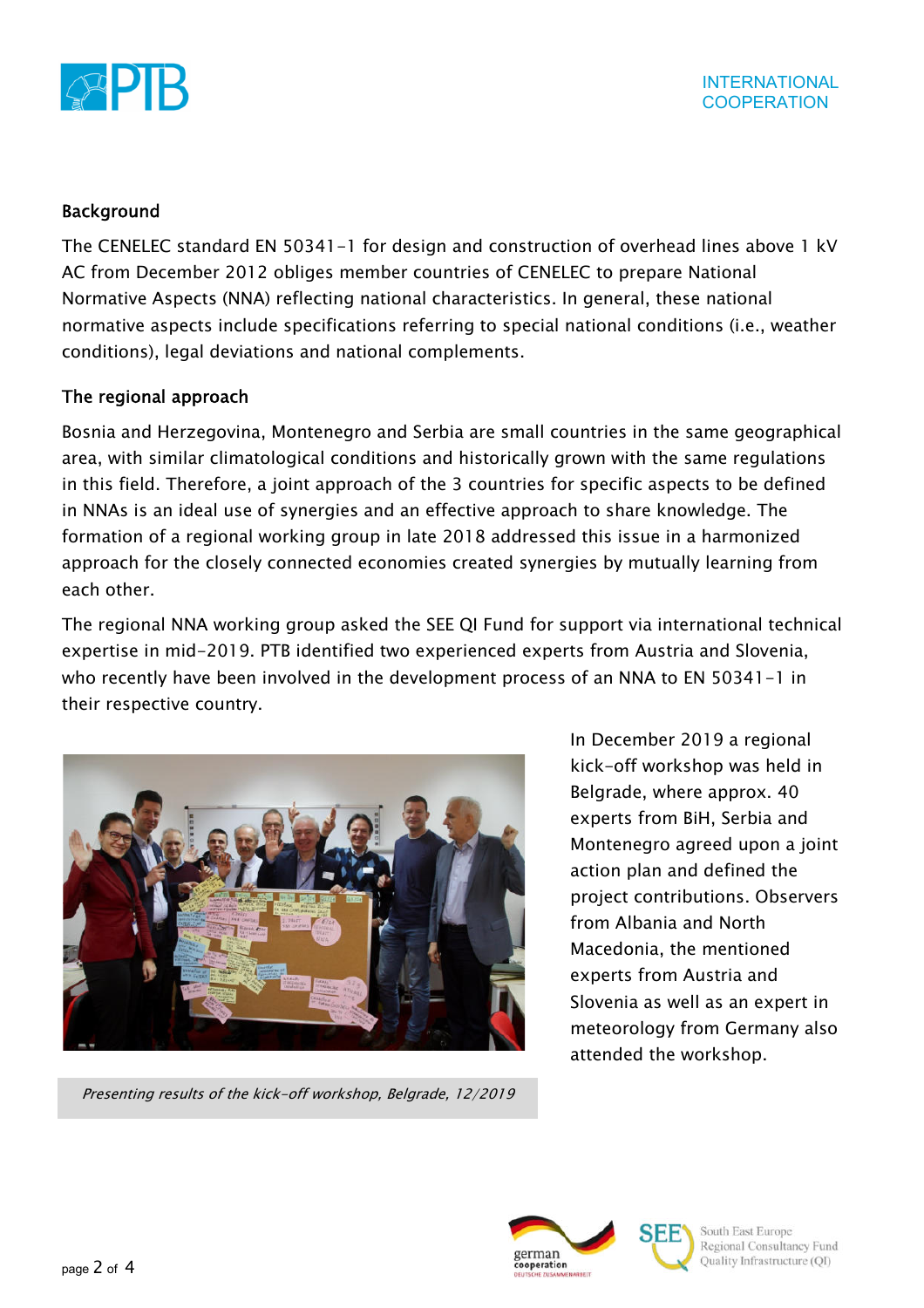

Between late 2018 and late 2021, the regional working group and its 8 sub-groups held numerous meetings, since the COVID-19 pandemic exclusively virtual ones. One meeting in presence and four regional virtual meetings were attended by the international experts, in order to provide consultancy and guidance and report from the approach and progress of the NNA development in their respective countries.

# The new philosophy in the construction of overhead electrical lines

The main challenges / innovations required by the use of EN50341 and the NNA compared to the previous and still valid technical regulation from the Yugoslav era are the following:

- The change from the deterministic design practice (based on a long tradition of empirical design methods) to the new probabilistic design (based on probabilities, return periods and reliability levels)
- The change to Eurocodes, which are nowadays state of the art for the dimensioning of structures
- The introduction of a structural design method in EN50341 which is based on the limit state concept used in conjunction with the partial factor method
- The non-availability of sufficient climatic data in broad areas of the concerned countries
- The coordination of the new approach between all parts of an overhead line, from earthing grid, foundation, structure, conductors, insulators, fittings and ground wires as well as electrical clearances to ground and any kind of objects in the vicinity of a line.



Draft of a hydrometeorological map for Montenegro

One of the challenges consisted in the development of hydrometeorological maps for wind and ice load, since ice load measurements are not available sufficiently for the application of the new approach. The PTB project financially supported the modelling of those maps for BiH and Montenegro from opensource data by an expert, who has developed the respective maps for Serbia.